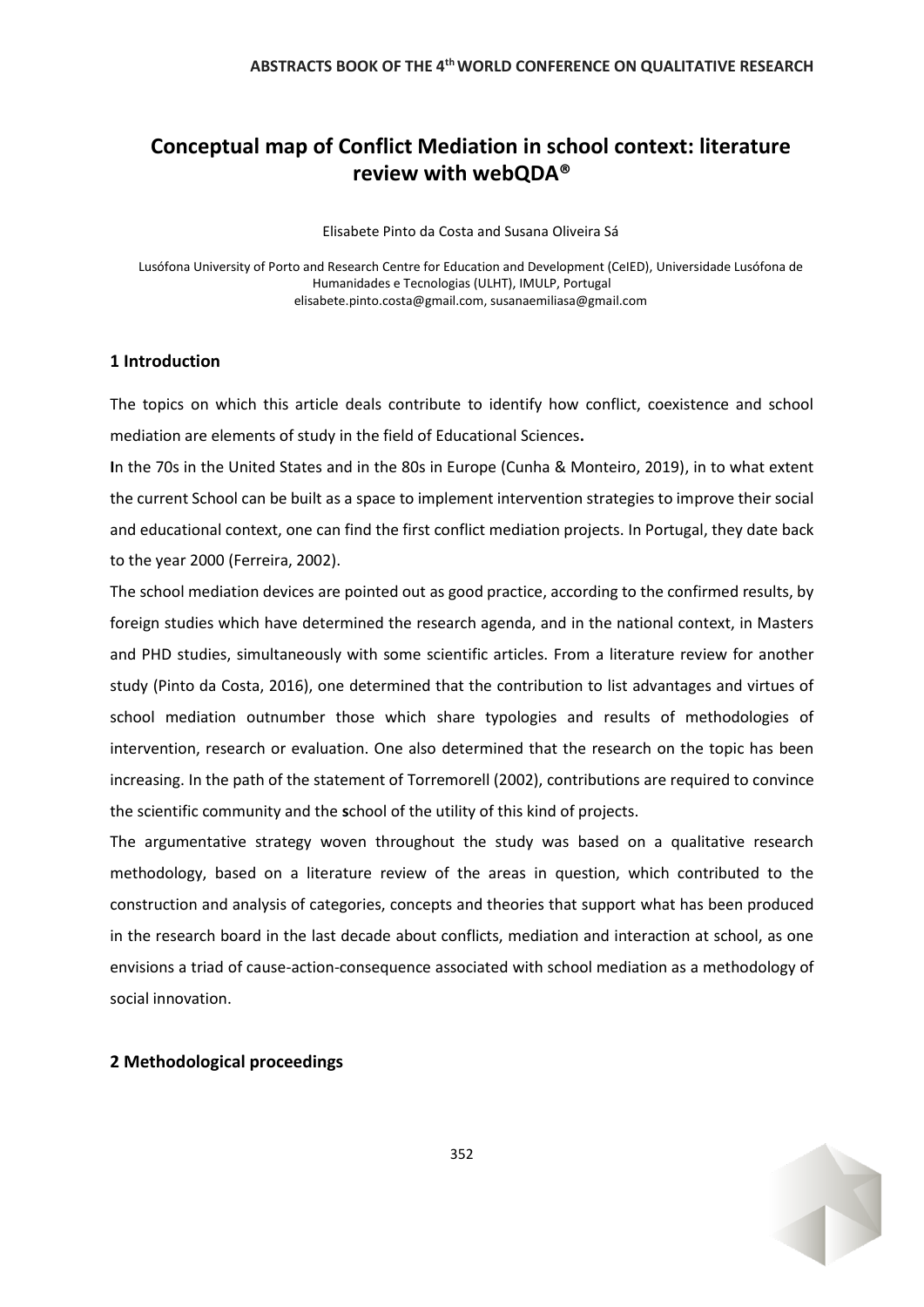#### **ABSTRACTS BOOK OF THE 4thWORLD CONFERENCE ON QUALITATIVE RESEARCH**

The theoretical argument, based on the qualitative methodological vision (Flick, 2014, 2018), which sustains a literature review of narrative nature, supports the study of school conflicts, interaction and conflict mediation as research objects in Education Sciences.

The systematic literature review followed the Cronin, Ryan and Coughlan research Protocol (Cronin, Ryan & Couglan, 2008), and its procedures (step by step).

In the first study, of exploratory nature, which comprised three stages, the selected metadata formed the literature review data *corpus* and will be used to develop the conceptual map, with the aid of webQDA ® software, in the fourth stage of the work.

The conceptual map will be essential to extract and analyse the data considering the proposed categories (Bardin, 2013).

The research reports to a decade, more specifically between 2008 and 2018, consulting the databases: Scopus and EBSCO/host and the reference manager: Mendeley. The referred databases and the reference manager were processed resorting to webQDA ® software (Costa, Moreira & de Souza, 2019). To import the metadata (articles database) we saved the articles in BibTex format, resorting to one of the operations permitted by the software.

The proposal of the study's theoretical argument arises from the following research question: How does conflict mediation in the school context emerge in studies in Educational?

Thus, the main research object aims to identify the conflict, interaction and conflict mediation's outputs in Education Sciences.

The search occurred in too databases (EBSCO/host and Scopus). These sources were chosen because they gather productions of Education areas, beyond the multidisciplinary studies.

The inclusion and exclusion criteria were: a) Mediation; b) Conflict; c) School Mediation; d) Peer Review; e) Open Access; f) Articles and g) Last 10 years. Eight metadata were obtained.

The biographical research occurred during the months of March and April 2019, as summarized in picture 1.

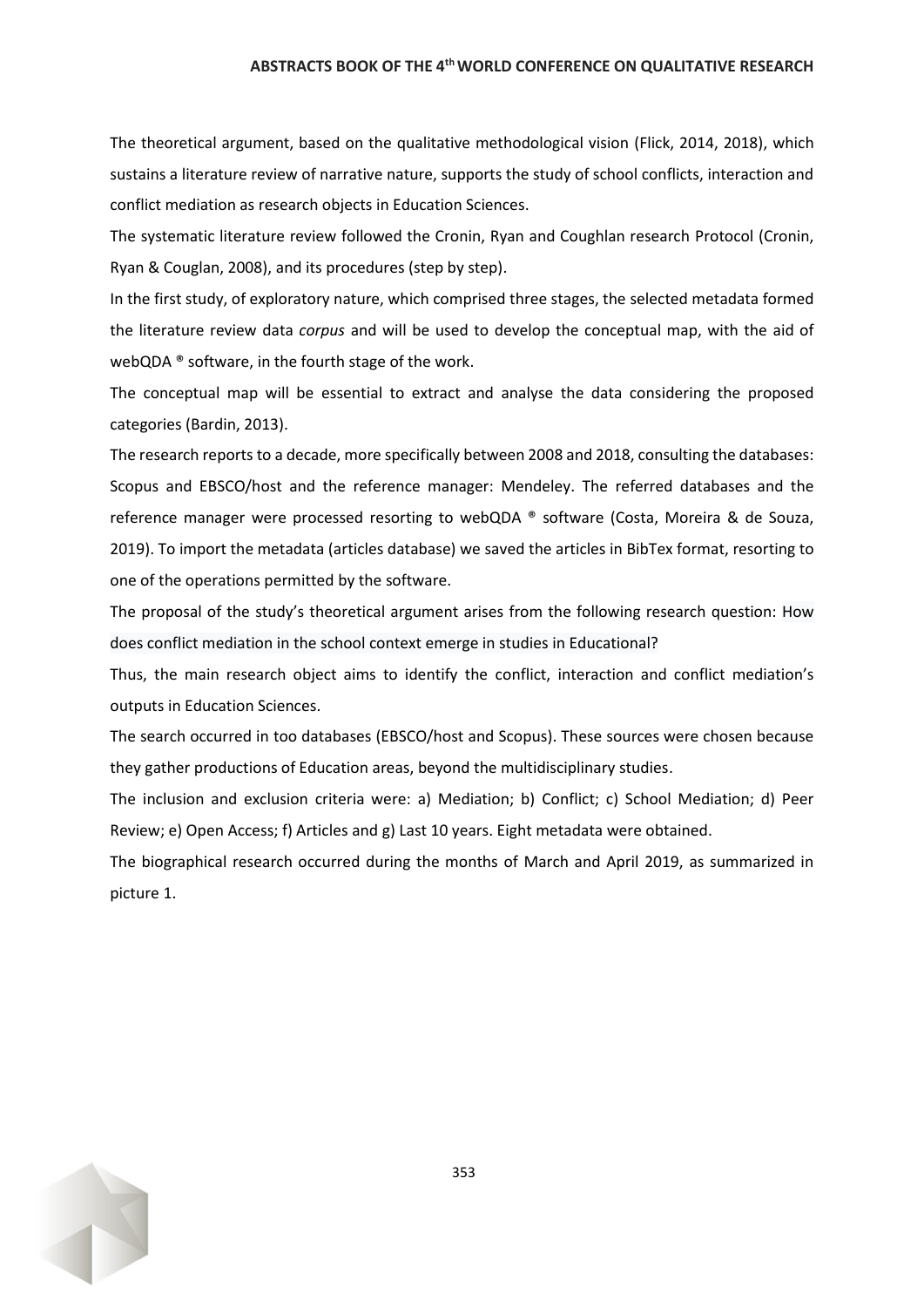



The exclusion in the second stage (n=137) derives from the researched dissertations and thesis deal with Conflict in the Law or ambiental area. From these, we recovered three (n=3), since they were conflict mediation in Education.

The reason for the ineligible exclusion in the third stage (n=68) is due to the fact that the dissertations and thesis researched in the source web Science had a "conflict" inserted in the concerns of other areas, such as environment or health, and not necessarily in mediation in School or in Education Sciences or databases the incompatible format with the software (BibTeX (\*.bib); XML (\*.xml) or RIS (\*.ris).

For a better acknowledgement of the operations performed, and as it is a function recently integrated in the software, one chooses to provide a brief presentation of them. In the option "Notes" of the webQDA®, one uploads both metadata files (EBSCO/host and Scopus) with the selected articles, arising three folders: Included (n=14), Excluded (n=68) and Duplicated (n=3. Therefore, in "Notes" one only has the tittle, the summary, the authors, the keywords and the DOI of each article. To encode, one places the articles (n=14) in the internal sources, selected through the DOI and saved on the desktop. One exports, one article at a time, to "Notes" and creates a Note for each article, highlighting the key points for this study and has been sorted out into three categories: 1) Conflict; 2) Mediation 3) Coexistence.